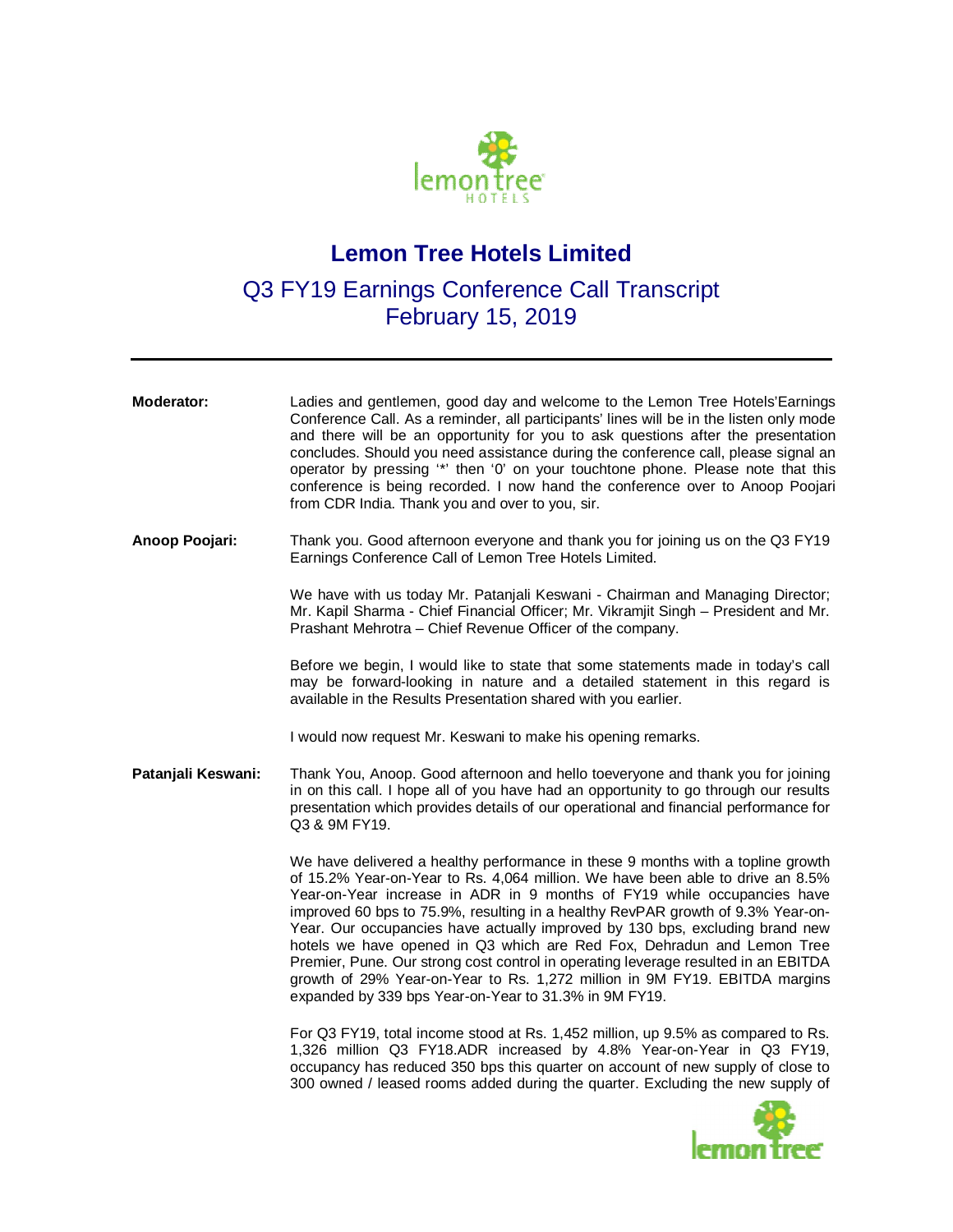rooms added during the quarter, the drop in occupancy is 156 bps. Total expenses increased by 5.3% in Q3 FY19, of which about 4% was account of new inventory. This led to an EBITDA growth of 18% Year-on-Year in Q3 FY19 to Rs. 508 million while EBITDA margins expanded 260 bps Year-on-Year to 35%. PAT stood at Rs. 139 million up 34% Year-on-Year while cash profit increased 18% Year-on-Year to Rs. 274 million. Fees from managed hotel stood at Rs. 64.2 million in Q3 FY19 which is about 4.4% of our total income and which is higher by 58% as compared to Rs. 40.9 million in Q3 FY18 which was then 3.1% of our total income.

Our current operational inventory comprises of 5,342 rooms of which 3,570 are owned/long leased and 1,772 are managed. We have added nearly 300 owned rooms during the quarter, 91 rooms at Red Fox Hotel in Dehradun which was commissioned in October and 201 rooms at Lemon Tree Premier, City Center, Pune which was commissioned in December 2018.

Our active development pipeline which is expected to be operationalized over the next three years consists of 1,240 owned/long leased rooms and 2,218 rooms under management contracts. Of these, 1,420 rooms will be operational by the end of Q3 FY20 of which 663 rooms are owned and 832 are managed. The owned room addition includes our 303 room Lemon Tree Premier Hotel at Andheri East in Mumbai which is now complete and we are in the last leg of approvals and expect to launch soon. Further 140 rooms will be added in Kolkata and 139 rooms in Udaipur. We have a large supply of high value inventory now getting operationalized and demand dense regions with high occupancies and ADR which coupled with our anticipated price hikes and our operational cost efficiencies should drive strong cash flows in the coming years.

Going in to Q4 demand for rooms is looking very robust from the back of planned conferences, events and so on which makes us confident of a much stronger performance. We believe the hotel industry is at an inflection point given the increasing occupancy levels across the country and favorable demand supply mismatch in the mid-priced hotels sector. We expect better price hikes going forward resulting in robust RevPAR growth.

We are well poised to capitalize on the changing industry dynamics on the back of a very large inventory of rooms moving towards steady state that we are opened in the last three years during the down cycle, higher pricing, operationalization of high value inventory in the coming quarters and our cost leadership.

We are also very happy to report that we have signed a new joint venture with Warburg Pincus which marks our foray into student housing and co-living spaces for the millennial population. Our focus will be on students, young working professionals and entrepreneurs. We believe this is an exciting space and a huge opportunity for a large organized player like us to tap. Our capital investment in this business in the initial years will be minimal as we will adopt an asset light strategy to test the market and grow the business.

On that note I come to the end of our opening remarks and would now like to ask the moderator to open the line for questions and answers.

**Moderator:** Thank you.Ladies and gentlemen, we will now begin the question-and-answer session.

> The first question is from the line of Manish Ostwal from Nirmal Bang. Please go ahead.

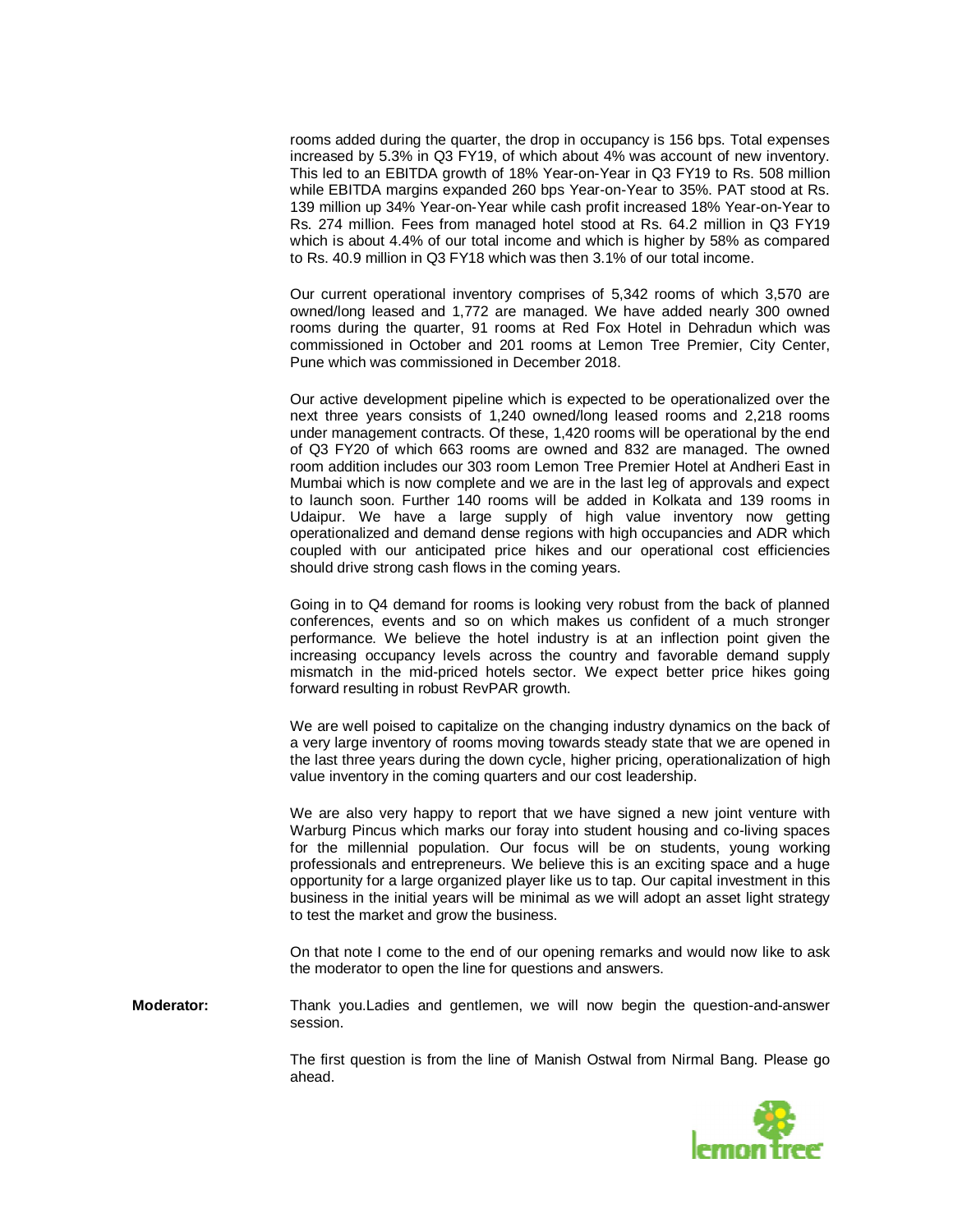**Manish Ostwal:** My question is with respect to the pricing trend in the industry and against your expectation whether the pricing is better or how is that? Can you comment on that thing, sir?

**Patanjali Keswani:** Okay so if you look at our average daily rate growth, really our business pricing is a series of steps over time. So you have pricing in H1 which is different to pricing in H2 then the pricing for the following H1 comes down because high value customers, who come in winter, do not visit in summer. So you imagine it as step 1 H1 followed by a hike which is the price hike in H2 then it come down a little bit in H1 of the following year and then again goes up in H2 of the following year.

> So we look at it from that perspective. We had a large price hike last year and if I recollect it right about 14% so it was a high base. In fact we went against industry wisdom and raised the prices fairly significantly. So now if you look at Slide 9 of my presentation to you which is performance highlights in the Q3 FY19 was 5% higher whereas if you look at this year from 9M FY19 which included the hike of the previous year our increase in Q3 FY19 was 8.5% from Rs. 4,099 to Rs. 4,465.

> You must keep in mind that we operate in 31 cities so in some cities there is still an oversupply situation playing out and therefore if you look at it on an aggregate basis, let me share that in some cities our prices remain the same. But in the cities that are now displaying total consumption of supply there we have been able to get in fact in some cities price hikes of 15% to 25%. So the broad point I am making is that we are not dissatisfied with the price hike.

> One other reason for the price hike not being as high as perhaps some people hoped for was because the two best months in a year are November and February. And just as an inside tip, if Diwali is in November, then it kills that part plus / minus ten days of November which is traditionally a very high occupancy and high rate period. So this quarter we had Diwali on  $7<sup>th</sup>$  November which was in fact a Wednesday and if you look at interestingly our occupancy around Diwali this year, it was in the mid-30% to early-40% whereas last year it was in the early 90%. So that actually depressed our occupancy.

> Last year Diwali incidentally was on October  $19<sup>th</sup>$  which was a Thursday which is not traditionally a high demand month compared to November. So if you do the weighted averages and I think we should put out a note on this Kapil, you would see that the impact of Diwali alone was equivalent to a 60% drop in occupancy for about ten days in November as against last year in October when the difference in occupancy was only 20% over ten days. So we just adjust for Diwali like this year coming year Diwali is I think 29<sup>th</sup> of October which is Sunday.

> This year of November will be phenomenal. But last year November was very badly affected by Diwali. And that also affected our pricing because when occupancy drops so significantly nobody travels for business during Diwali and we had to drop pricing on the online channels to stimulate demand and that led to some drop in the pricing of the entire company.

- **Manish Ostwal:** Second question on this the likely JV of Warburg Pincus, so what is our target market size in that category and likely investment by Lemon Tree?
- **Patanjali Keswani:** Okay so you see the agreement we have signed is a joint equity investment in Phase-1 of \$200 million which is roughly Rs. 1,500 crore. Now the way we look at this business is the following, so why has Lemon Tree got me into this? I think I should explain that. First point is that it is a stable annuity business totally unlike

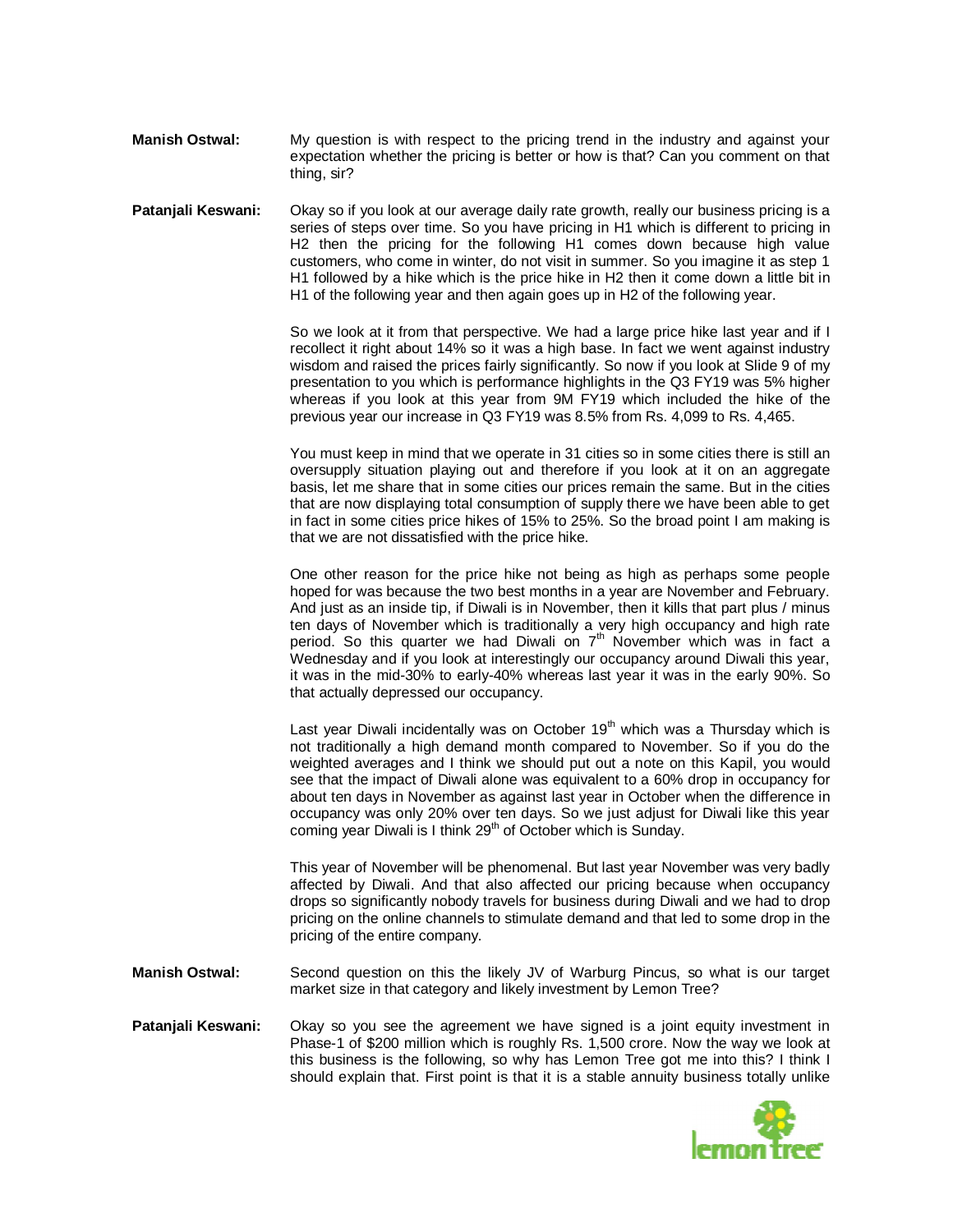the hotel business which displays high elements of volatility. So it is actually counter cyclical in that sense for us, for our high cyclicity it is a very stable and like an annuity business.

Number 2,it is an adjacent business and a very logical brand extension for Lemon Tree for which we will charge fees to this joint venture. Now what do I mean by brand extension. Well we are creating a new brand and for the moment let us just say it is XYZ so this new brand will be XYZ co-living or XYZ student housing by Lemon Tree Hotels, and it will target people who are actually our customers, future customers which is students and existing customers who are young working professionals in high rental regions in India.

Now clearly I have gone across India in the last one-and-a-half months and to China where Warburg Pincus has invested about \$1 billion in three large companies focused on this space. What have I observed? At the sub-scale, relatively fragmented market in India which is very capital light, starved of cash, is operating at 85% to 95% stable year round occupancies and our expectation is that given our development capability and our operational cost capability as well as our relatively high quality service delivery, we feel we can actually capture a significant part of this market.

The market is estimated at roughly 10 million beds a year which is based on current migrant student population in India and perhaps another 10 million beds for young urban professionals who migrate to the top ten to twelve cities in India. Our expectation is that we will be able to target a yield of 14% to 15% on investment. So if you take the business model, once this business is stable it gives a pretty high return on capital deployed. Initially our plan is to go asset light, so what we intend to do is lease existing distressed buildings across India and tie up with certain universities with whom we are in advanced talks. Universities provide us a captive audience which is the students in the university because parents who typically decide where the kids stay are very focused on safety, security and in campus residence. So we have now talked to a number of universities and are close to signing some deals there. As relates to the way we intend to go in, our plan is very simple. The first 10,000 beds we do, at least 80% will be leased. The implication of lease is very simple. The capital deployed by us will be less than 10% of the asset value. The capital deployed by the joint venture will be less than 10% of the asset value and will really go towards repurposing and converting these buildings into our design. So once we are confident of the returns and sure of the market, which I expect will happen in the next 12 to 24 months then we will look at scaling up very rapidly when we are confident of returns on actually capital deployed in ownership.

**Moderator:** Thank you. The next question is from the line of Heema Patel from Anand Rathi. Please go ahead.

- Heema Patel: I wanted to ask about the capex plans like what amount of capex has been incurred in FY19 and what is the further capex till FY20 can you give the amount for that?
- **Kapil Sharma:** If we talk about say for 9M FY19, we have already done around Rs. 150 crore capex. Now as you know we have already opened Pune property and other property was leased and does not require much capex and next property which is opening is in Mumbai where most of the capex is already incurred.

So next year the major capex is going to be incurred in the Calcutta and Udaipur properties which would be also in the range of around Rs 80-100 crore for these two properties, right. And then the major capex requirement for Lemon Tree

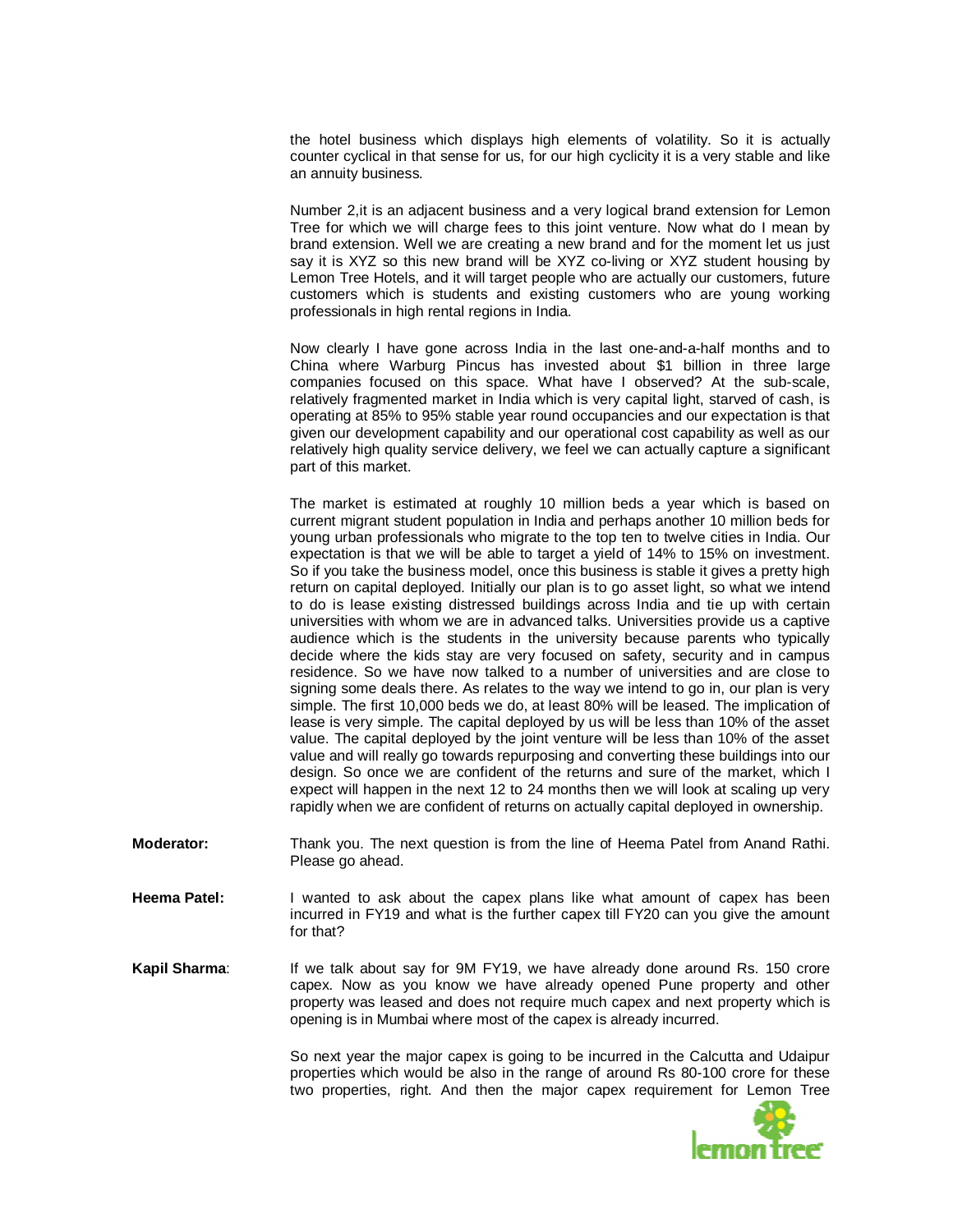Premier, International Airport, Mumbai project (MIAL) will come in a later stage, not majorly in the next financial year.

**Heema Patel**: Okay. My second question is about the land bank of Mumbai Airport property. I cannot see the land amount shown in the CWIP. Neither I can see it in my investment so the land has been purchased like in 2008 but where it is shown?

> **Kapil Sharma**: Airport property was not bought in 2008, it was bought in 2014. But actually why you are not seeing is because it is on a very long lease and it is a similar arrangement which we have in the Delhi International Airport and it is just to correct you that it is not a land bank, generally we do not create any land bank, it is a property where the project is already on. So we are under construction as of now. All the approvals related to construction are in place and as far as balance sheet is concerned you are not seeing it because the amount paid is a security deposit and it is rentals which will be getting capitalized during the construction period and it will not be shown as an owned land.

- **Heema Patel**: So it is an owned land or it is leased land?
- **Patanjali Keswani**: It is a leased land, it is taken from Mumbai International Airport which is a joint venture of GVK and Airport Authority of India and like in Delhi Airport these parcels of land have been given to us and to others on the basis of a 60 year lease, 30 plus 30 and we have invested in the deposit about Rs. 170 crore and right now up to date our total investment in the property is Rs. 225 crore.

The property is under development, construction is being done by ShapoorjiPallonji and we expect we will be out of the basement in the next six months and will open this hotel in calendar year 2021. It will be I think as you might know India's largest hotel with 670 rooms because we have converted the commercial space to rooms because the average occupancy in that market for a 4 star hotel is about 85% to 87% at about Rs.7,000 ADR.

- **Heema Patel**: Okay, my next question is about the margin expectations for the next three years, can you give some light on that?
- **Patanjali Keswani:** I do not want to give any guidance on that. Let me instead tell you how I see it and you can then do your extrapolation accordingly. If you see this year, so Q3 has been poor and I tried to explain it broadly to everybody that if you look at October this financial year we did 58% in FY19 and 38% in FY18 around Dussehra and Diwali in October. So we were 20% better this year than last year. Whereas in November we used to do 92% occupancy in the first ten days and we ended up doing 40% this year because nobody traveled.

So that was the real impact and as I had mentioned earlier, pricing went down because we had to stimulate demand of a segment which we normally do not focus on which is the leisure market. Now if you also look at our hotels this year and this is relevant for you to consider when you do your projections going forward, the same hotels that we had this year compared to last year account for 89% of our own inventory and they did over 75% occupancy but the 11% that is the new hotels that we opened Pune and Dehradun did 45% occupancy because they were brand new.

So the weighted average came to 72.8% and the real occupancy of our existing hotels was a little over 75%. Now if you look at this following quarter, and this is our rough calculations we will grow in income by at least 20% this quarter, perhaps

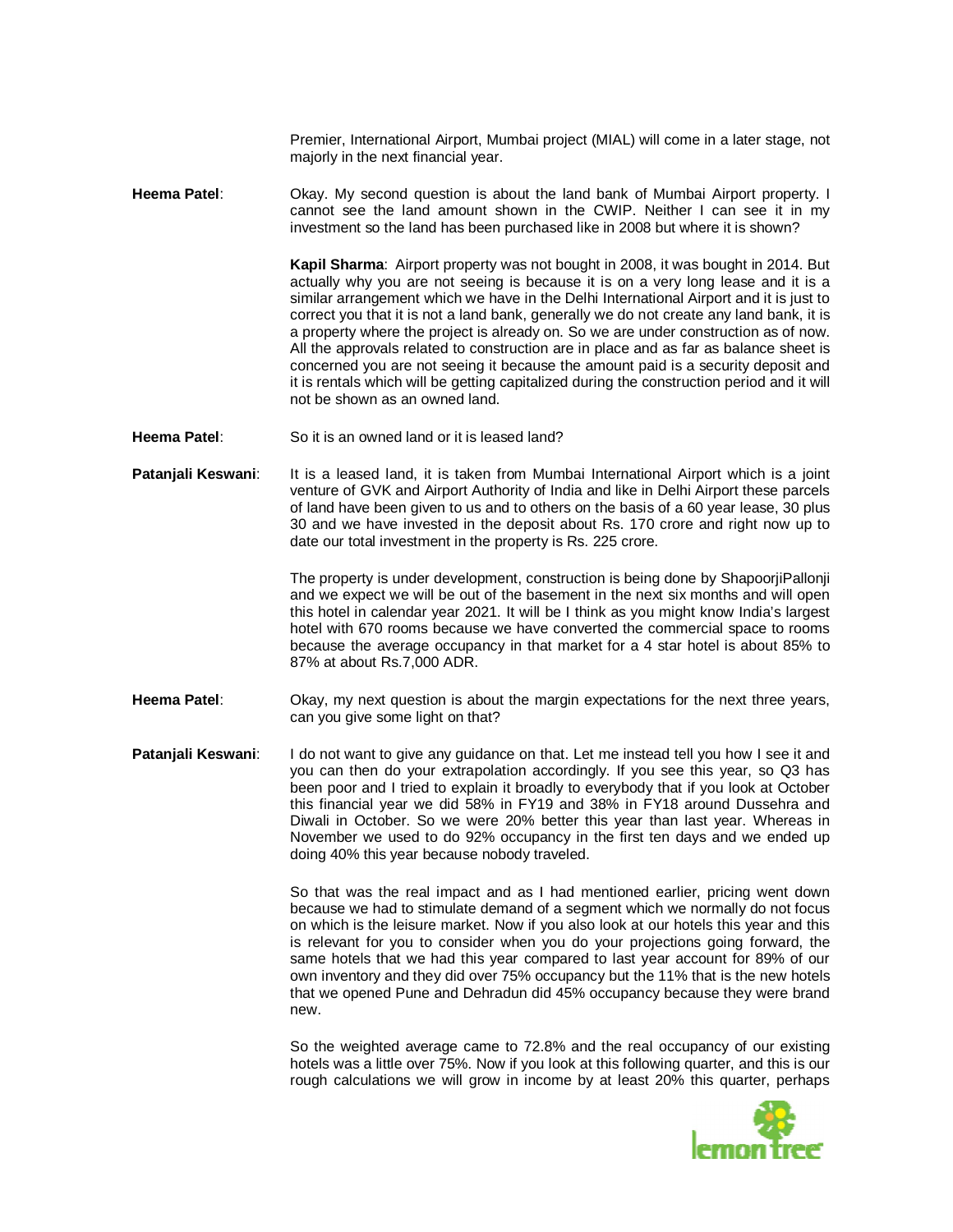25%, so on a full year basis our growth in income will be about 16.5%. You will get a clear idea of how we operationalize and stabilize hotels when at the year-end after Q4 we will give you the breakdown of infant, toddler, and adult hotels.

Our EBITDA growth also for the full year we expect will be at least 27-28% growth. Our PAT growth will be not less than 150% versus last year and our cash profit will grow by at least 34-35% because depreciation is actually nearly the same as the previous year. Now if you plug in these figures and take Bombay, Calcutta, Udaipur as opening in the next nine months and assume even a 9% to 10% price hike going forward, you will get certain I think very interesting figures if you do your own projections for the next three years.

However, when Mumbai International Airport opens two-and-a-half years later, my minimum expected EBITDA from that hotel is Rs. 150 crore. So you will have to top that up with that. Take into account our managed fee income is growing quite healthily at 50% with no capital deployed and we expect that to continue going forward for the next three years too.

- **Heema Patel**: My next question will be about the capital deployment strategy that you have applied through APG so like APG invested in Fleur so I would like to know the valuation metrics of the investment inflows?
- **Patanjali Keswani:** It is very simple. Today you have a benchmark, I think Chalet Hotels listed at roughly 17x current and 15x forward. So you can plug in the figures for Fleur and if you apply it appropriately you will find that Fleur at a similar valuation will give a return on equity in excess of 17% CAGR.
- **Moderator:** Thank you. The next question is from the line of Deepika Mundra from JP Morgan. Please go ahead.
- **DeepikaMundra:** Just firstly on the management fee income, what would be the nine months number?
- Patanjali Keswani: Rs. 13.7 crore.
- **DeepikaMundra**: Thank you and secondly on the co-living project, now typically rental yields in India are close to around 3% odd, so how would you explain a 14%, 15% yield on investment given that after 8,000, 10,000 rooms it is going to be more an asset heavy business?
- **Patanjali Keswani**: Good question. Thank you Deepika. Let me explain this. If you look at buying land and if you look at a typical developer today development returns are in the range of 12% to 14% that is the only time a developer builds a building and leases it. We have talked to a number of people, we have looked at buying out buildings and typically the developer is ready to sell a building you will be amazed to know at between 6% to 7% return on his capital, because he is planning to sell, once I lease it for say 30 years or 40 years he is planning to sell it in rental units to retail customers at a 3.5% yield.

The retail customers who I spoke to said that they expect a capital appreciation of 5% to 7% and a rental expectation of 3% to 4% so they are very happy. Of course when you lease, we have to amortize our investment, but as I had mentioned earlier our expected investment is only 10% in the overall capital value of the asset. So you do the economics there and let us assume we arbitrage the fact that the owner wants 5% to 6% of a new asset, and we are fairly confident of getting a 9%

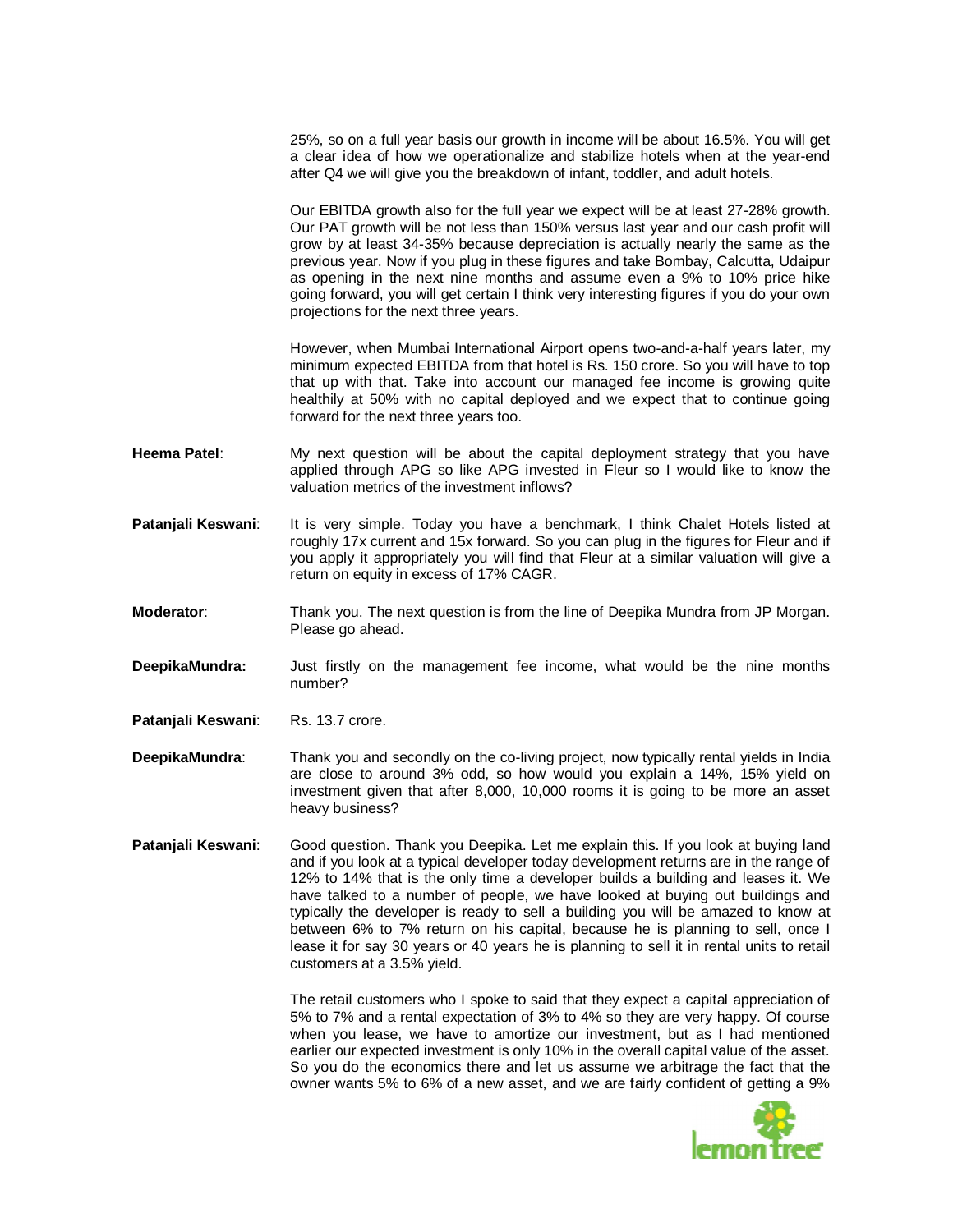to 10% yield in that asset. Then the arbitrage is for 10% investment we actually capture up to 40% of the rental value. Now let us go forward to asset ownership. In asset ownership our expectation of return is about 11% but our expectation that is on pure asset, but if we wear the hat of also the managers of this asset, we expect another 2.2% to 2.4%. So the first few projects we expect will be 13%, 13.5%. Why am I saying this? Because a typical rental place is very inefficiently designed in India today, they are designed as apartments and there is a lot of wastage of space. A normal person stays in say a 400bedroom carpet area which is maybe 600 square feet super built up this person spends 90% of their time in less than half the space which is the bedroom and the bathroom. They spend much less time in the living room and the kitchen, so our plan is very simple, as is common in China and in Hong Kong, we will give you a very small very efficiently designed bedroom and bathroom which will typically be less than a 120 square feet. This will be your private space for sleeping, for going to the loo and so on. And we will take out 25 square feet per unit into a common area so assume a 500-bed facility will have 60,000 square feet in sleeping areas and roughly another 10,000 to 15,000 square feet in common areas which will be very nicely designed, very social. We will make sure that it is a hub and like what has happened in China and Hong Kong we are very confident we will be able to attract young working professionals in this space.

So what are we really offering? We are offering 150 square feet per person. But the facility will be weighed against his option to rent a 400 square foot apartment and if you look at it from that perspective we are very confident of a minimum 13% yield. Incidentally let me share with you in China, Warburg invested I think about \$250 million, \$300 million in a company called Mofang. I went to see it about a month ago and I discovered that in one-and-a-half years from 1,000 beds when Warburg invested, today they are at 80,000 beds and they are achieving similar yields.

- **Moderator**: Thank you. The next question is from the line of TusharSarda from Athena Investments. Please go ahead.
- **TusharSarda:** I wanted to know in the co-living spaces are your focus on student housing or on the working population?
- **Patanjali Keswani:** So student housing is a much larger opportunity currently. As I said there are 10 million migrant students who need accommodation and we are looking at as I said partnerships with universities across India and I think in the next six months we will be making a few announcements because this is a captive clientele. We are agnostic in the sense that actually student housing is a subset of co-living.

Co-living is accommodation transient to long term accommodation options for young people who are interested in renting rather than buying because today if you look at it, rental yields are 2%, 3%, 4% versus purchase, when you have purchase, you have EMIs which could be as high as 10% of the total capital value.

So we are getting on an aspirational ship which is very evident which is sharing or renting rather than buying. To answer your question therefore we are open to both, but I think that the co-living opportunity will only exist in ten cities in India where there is traffic density and therefore people who stay one or two hours away would much prefer to shift to a co-living apartment close to their place of work, and where the rental values are high and capital values even higher. So Bombay, Bangalore, Delhi, Gurgaon these are obvious markets.

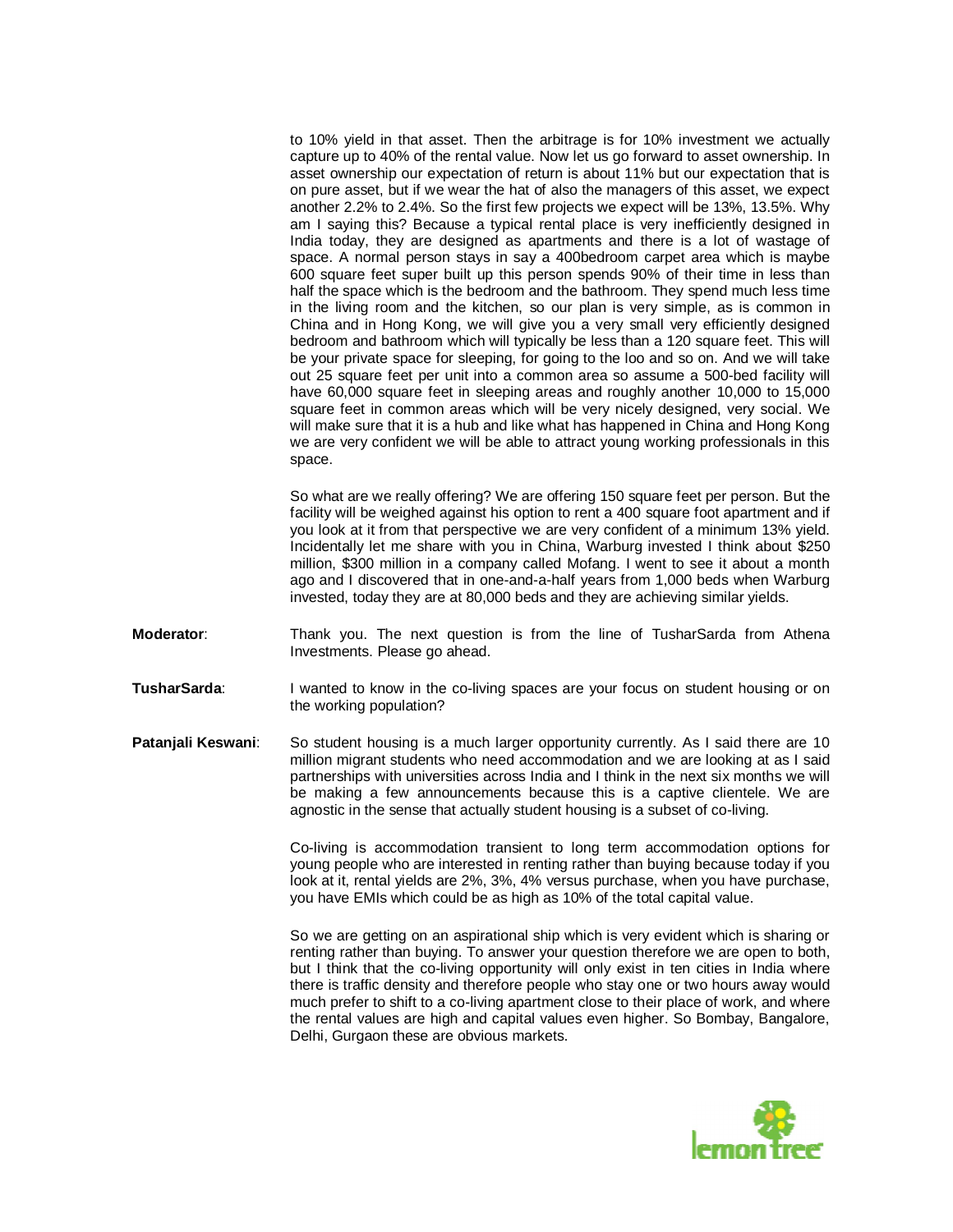- **TusharSarda**: No, I was asking from the point of view of that students will have limited purchasing power as compared to a person who has a job and he is working because he will be the ability to spend a little more?
- **Patanjali Keswani**: So if you do the demographics of students, interestingly students who go to government universities you are right, have very low purchasing power. But students who go to private universities, there is a very interesting formula which we have discovered, which is common, whether in India or in China which is that what you spend on your tuition about the same you are willing to spend on your housing. So we went to a university in China where the tuition was x, the housing was also x. So in India obviously the obvious demographic is to go after universities where the tuition is large enough to make sense for us to build student housing there.
- **TusharSarda**: So when you talk of thismarket you are looking at people who are able to pay this, who are going to the private universities?
- Patanjali Keswani: Yeah, but let me also explain that we have got four designs, design one is a semiprivate dormitory. That can handle a rental of Rs. 6,000 to Rs. 7,000 per month. That is the market we think is about 4 million to 5 million people, students. Then we have what is called shared rooms with on suite bathrooms, which is a single bathroom that is typically atRs. 9,500 to Rs. 11,500. A slightly larger room and a little more up market can go to Rs. 13,000 to Rs. 15,000.

This is excluding meals but students expect meals also. So if you include meals it will be another Rs. 3,000 plus. So we have done segmentation and in fact the universities we are talking to operate across all three. So we will be trying all three. And we will try and obviously find the right model then.

- **Moderator**: Thank you. The next question is from the line of Hardik Patel, an individual investor. Please go ahead.
- **Hardik Patel**: The first question is on Andheri hotels. You are scheduled to open that in January but we have pushed it to April, so what is the main reason for that, sir?
- **Patanjali Keswani**: I think you should ask the Bombay Municipal Corporation. So the hotel is fully ready and if anybody wants to go they are welcome to go. It is an absolutely beautiful hotel. We are very confident that it will give a minimum EBITDA when stable of Rs. 45 croreplus, which is Rs. 15 lakhs a keyby the way. And the whole issue was we got everything ready and then last minute some three, four fellows in the Bombay Municipal Corporation said you have to also provide a sewer line here. You have to also do this, you have to do that.

And see these are last minute. You cannot even fathom why they did not do it earlier because about six months ago we went to the corporation and said look our hotel is getting ready what are the final approvals required for occupancy? So they gave us a list of about 82 approvals, we got them all and now suddenly there are these four more approvals.

So it is a real tragedy in our country that a Rs. 300 crore investment with employees fully ready is lying empty because of last minute demands and the occupancy certificate which is actually what we are applying for now, they are telling us will take 45 working days. When we asked them earlier they said 20 days, so you know in that sense we are at the mercy of the ease of doing business in India.

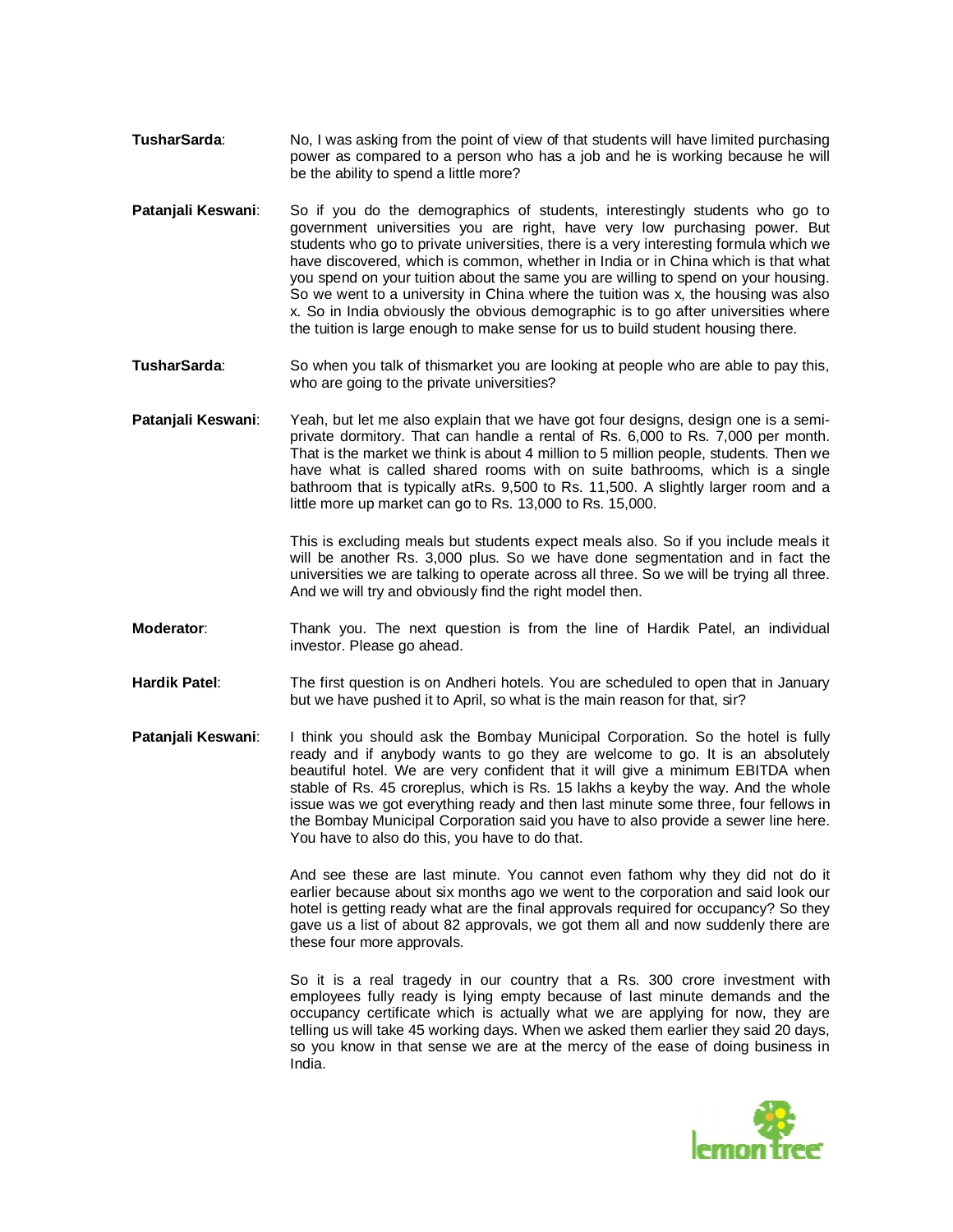- **Hardik Patel**: Yeah sir, that is really unfortunate. The second question is the student housing the contribution that Lemon Tree has which is a 30% share, shall we plan on funding it via debt the entire amount that is the initial investment is I think around Rs. 1,500 crore is what was mentioned so about Rs. 450 crore?
- **Patanjali Keswani:** So somebody asked me a little while back that how do you see Lemon Tree going three years out?So what we did is a very simple thing. So you see to me debt is anathema. I hate debt. So what I actually talked to Warburg Pincus about was I said look initially let us go asset light. Let us validate the model. And in order to scale it is obviously better to acquire buildings on lease rather than buy or build buildings. So our plan is very simple. We are looking at our cash flows five years out on a fairly conservative basis. Our expectation was, this is a forward statement,that we would be writing down the entire debt of Lemon Tree Hotels assuming a 7.5% growth in pricing in the next five years and the operationalizing of all our hotels. We would write Lemon Tree's debt to zero by 2023.However with this joint venture, we are planning to use mostly free cash flow to fund this joint venture and therefore we expect that our repayment of debt will be kicked forward to 2024. That should tell you we expect very, very significant cash flows from this year 2020 onwards, and we are fairly confident that we will not increase debt significantly. It will be very minor.
- **Hardik Patel:** Okay but this Rs. 1,500 crore is at one go or this will be a gradual investment?
- **Patanjali Keswani**: No, it is not Rs. 1,500 crore, the deal is for Rs. 1,500 crore of which Lemon Tree has to put Rs. 450 crore and this can be deployed over the next four years and it will be deployed as and when required and since we are very, very aware of the fact that any capital we deploy there, we have no recourse to the cash flows of that company. We will be very careful about how we allocate capital there. But to broadly answer your point, next one, one-and-a-half years we do not see a deployment of more than Rs. 30crore, Rs. 40 crore by Lemon Tree.
- **Hardik Patel**: And just one last question on the same thing is I read somewhere in your interview where you mentioned that some of these beds actually cost Rs. 8 lakhs and whereas our model will be under Rs.1 lakhs so that is only for the leased model?
- **Patanjali Keswani:** That is the leased model. So leased model see it is a question of what are you taking on lease. Fully equipped, fully furnished, warm shell or is it a cold shell, so broadly we expect a cold shell will cost us Rs. 4 lakhs to Rs. 5 lakhs a unit, a bed. A warm shell will cost us Rs. 3.5 lakhs and a generally fully fitted out will cost us Rs. 1 lakhs. Our expectation is that our average price across dormitory two shared, on suite bathrooms and two shared larger rooms on suite will be between Rs. 11,000 to Rs. 13,000 net of food. We expect that we should not have to pay.

So we are amortizing so we put in Rs. 1 lakhs or Rs. 3 lakhs or Rs. 5 lakhs we will amortize it over the length of the lease and put an imputed cost to that capital of 12% to 13% based on interest rates. So let me give you an example. The way we look at it is as a waterfall. We are saying that if we invest Rs. 3 lakhs per room and the lease period is say 20 years, then Rs. 15,000 a year is amortization and at 12% we need Rs. 36,000 more for this. So basically, we need Rs. 50,000 a year return just for the capital we deploy.

Then if we are paying him a lease rental per bed of say Rs. 60,000 then on this Rs. 110,000 we need to take out expense as whatever are the expenses which are typically another 15% so say Rs. 135,000 and then we want a management return of 20% on this which means Rs. 152,000 which is say Rs. 14,000 a bed which means that if we charge Rs. 15,000 at roughly 90% we should achieve our target.

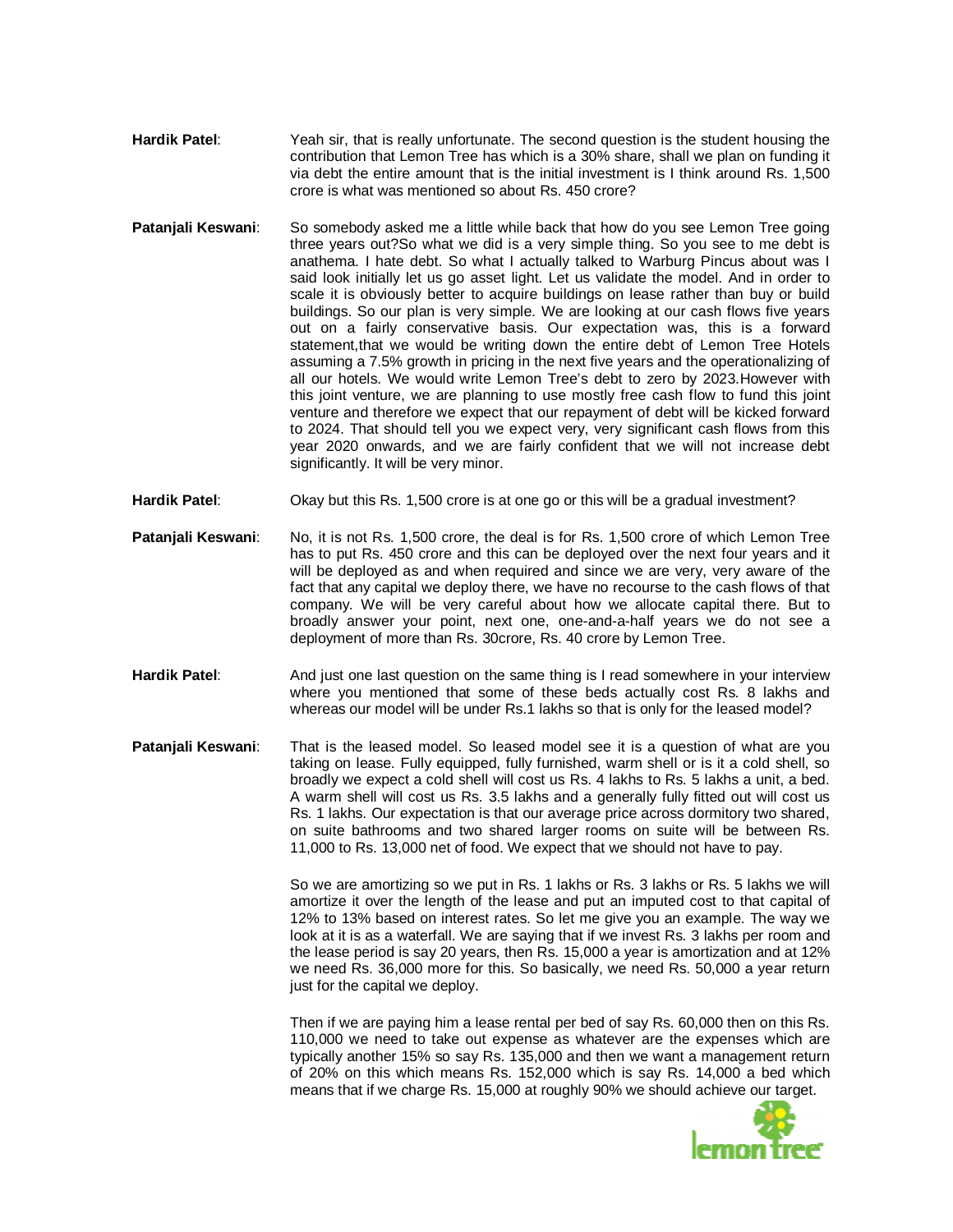So we have what is called a waterfall approach. We very successfully deployed this in Lemon Tree and I have no doubt that this business model will extend very nicely into this business. The further advantages as I mentioned earlier it is an annuity business, the average occupancy to every single place I went to is about 90%. So we see no reason why we will not be able to achieve that and we will be market makers that I can promise every investor here, that we will create an absolutely stunning new category in India.

**Moderator:** Thank you. The next question is from the line of Gaurav C, an individual investor. Please go ahead.

**Gaurav C:** Sir, my question is I just wanted to understand the reason for the tie-up with Warburg in the co-living space, so I get the opportunity size which is there. So as you said in the next one and one-and-a-half year you will do asset light and the kind of capital required is very minimal. So I just wanted to understand why dilute at such a high percentage at the concept stage itself, just wanted to know your thoughts?

### **Patanjali Keswani:** Okay so very, very good point. So let me confess something to you. I personally did not consider student housing and co-living as an investment because we had enough on our plate and I know every investor listening to me in the wider world wants me to grow very fast but not deploy any capital. So this is an inherently contradictory unfortunately contradictory thing. So you know as a company we have no recourse to external cash flow.

So if you ask me the most important risk that me, Kapil, Vikramjeet, that we look at is debt okay and I am so glad that NCLT and so on has come in because now it makes it a more level playing field for us. So we are very focused on our ability to service any debt that we take. Now student housing did not cross my mind. A few months ago after we went public the senior leadership of Warburg came to meet me and said look we are going to do this, we have done this in China, it is an enormously successful model and we have comfort with you so you have the three key things that we are looking for, which is number one, you have a brand which people in the mid-market are very familiar with and are happy with.

Number 2 is you have operational/cost efficiencies, and number 3 you have a large development team because now that Lemon Tree's CAPEX cycle is getting over, with the development of MIAL what are you going to do with the 70 guys who are trained to deliver high quality and good prices in projects. So I said here's the deal. We will come in and since they talked about a minimum investment of \$200 million I said look I do not want Lemon Tree to take more than 30%. So let me explain why. I am a person who likes to build optionality.

Lemon Tree always has the option that five years from now when there is a lot of cash being generated by the company on an annuity basis and we are not deploying capital, in construction or development of new hotels, what will we do with this cash? So there are tax effective ways of doing share buybacks, there is dividend and then there are also opportunities which we can leverage this cash with where we feel shareholders will get a great return. So I told them that we will take 30% now but I do have the option later that I will buy them out before we take this entity public.

So the plan is very simple. The first deployment is \$200 million. I expect it to take four years the next deployment will be maybe two years after that because the interesting model is that if I get a 12% yield on a stable basis I can borrow roughly 5x of that without any risk. So let me assume I deploy \$200 million I can borrow

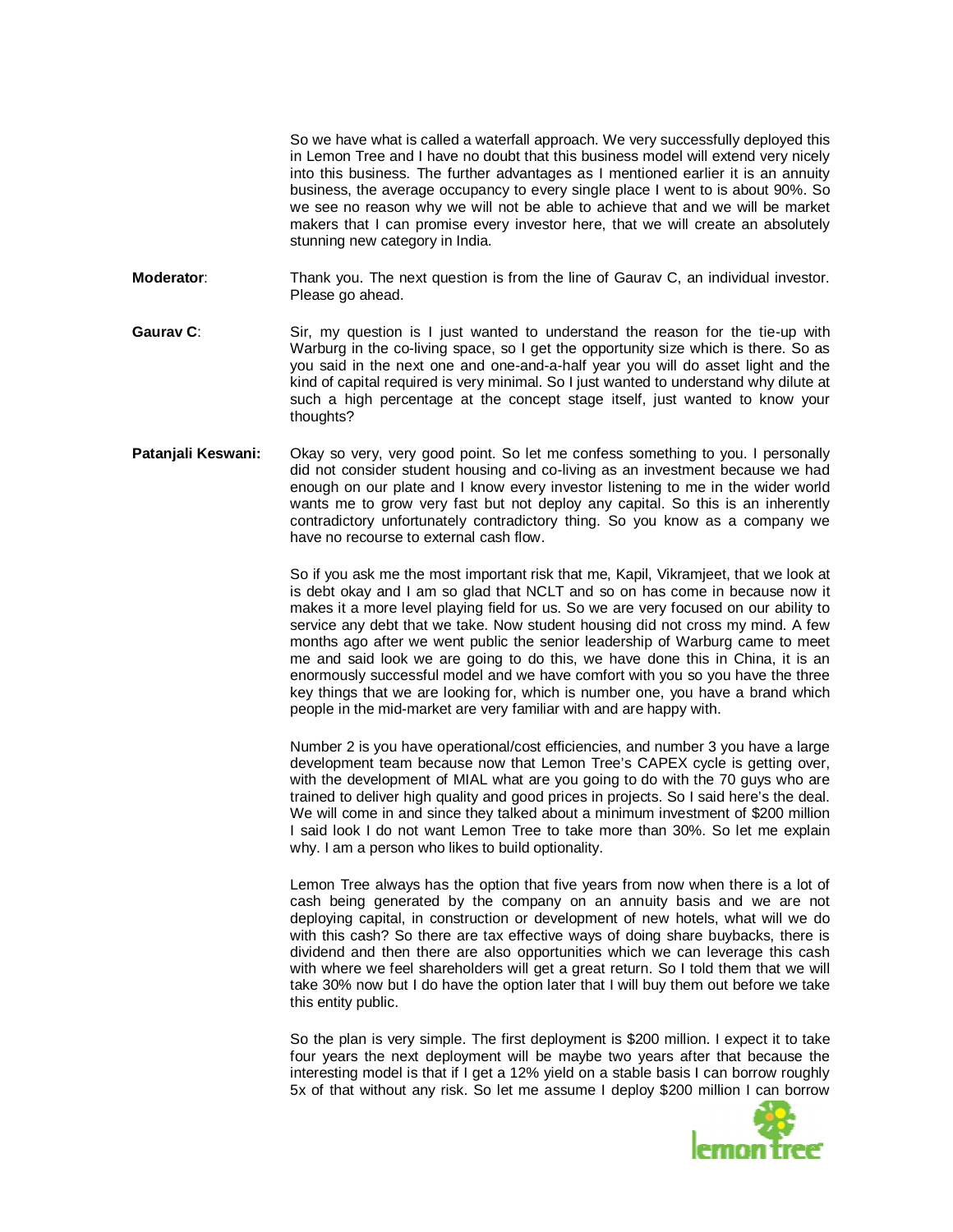and I get a 12% yield I can borrow \$300 million more without any equity required on a no risk basis. So we are talking even in Phase-1 of a \$0.5 billion capital deployment which my reckoning is will take four to five years. If it really works well and I am fairly confident it will then we will redeploy another \$200 million, that is another \$0.5 billion.

Now at that point I will try obviously if we are confident about it Warburg is a lovely partner and we will look at buying some stake out from them and perhaps consolidating it into Lemon Tree. So I have kept this option open it is always there. But let us see how it goes.

- **Gaurav C:** Here the only concern which probably an investor has is the execution everything is going to be done from Lemon Tree and the capital deployment is fairly minimal in the first one-and-a-half years when the proof of concept would be tested. So the valuation is pretty high at the initial stages and when you buy back when the concept is proven, the investment might not get the benefit of it is the concern which probably I had?
- **Patanjali Keswani:** You know I actually wanted, you are absolutely right, I wanted 51% but Warburg said they want to deploy at least \$200 million. Now I was not happy about the fact that I would have to put in \$200 million okay. So I was trying to find a way out, now one thing which is perhaps not reported is that we expect a yield of 14% okay. Let us assume we do not achieve it, we achieve 12%. We get 2% of the yield or EBITDA as our fees for lending our brand name. So here is how I look at it that if \$0.5 billion is deployed and there is a \$70 million or \$60 million rental yield Lemon Tree will anyway charge \$1.2 million to \$1.5 million for lending its name.

So it is a currently a bit of an asset light we are moving into this space a less risk way, and the way I see it is if in \$500 million we are deploying \$60 million and I am at least getting \$1.2 million to \$1.5 million out I am getting some cash out okay the rest is of course embedded in the company. So I do not want to frankly I do not want to say I did not want 51% but I felt on the balance that it was safer to go to 30% and a long term maybe we will only be 26% strategic shareholders and we will take this company public and still manage it. So what opportunities arise in future I have no idea, but at current levels I was not willing to deploy a \$200 million because I would have to commit that \$200 million.

- **Moderator:** Thank you. The next question is from the line of Shriram R. from Sundaram Mutual Fund. Please go ahead.
- **Shriram R:** If you could comment on the rate hikes taken for the large corporates and the SMEs?
- **Patanjali Keswani**: So see I do not have the exact numbers here but by and large for large corporates the rate hike would be 3.5%, 4%. Or maybe 2.5% to 3.5% I am not sure but about say 3%. For SMEs it would be say about 7% and for retail it would be higher but the weighted average came down because of the ten days of Diwali we gave a lot of staycation offers which were at 60% of our ARR. So the weighted average I think is about 8% to 9%, one third of it was at 4%, one third was at 7% and I would assume one third is at 13% - 14%.

I would like to request all investors to keep one thing in mind. We are growing very, very, very fast. We are now at that fly wheel stage where we will be able to leverage our brand, our management expertise, our development capabilities and I have no doubt that within the next year or two there will be enough large

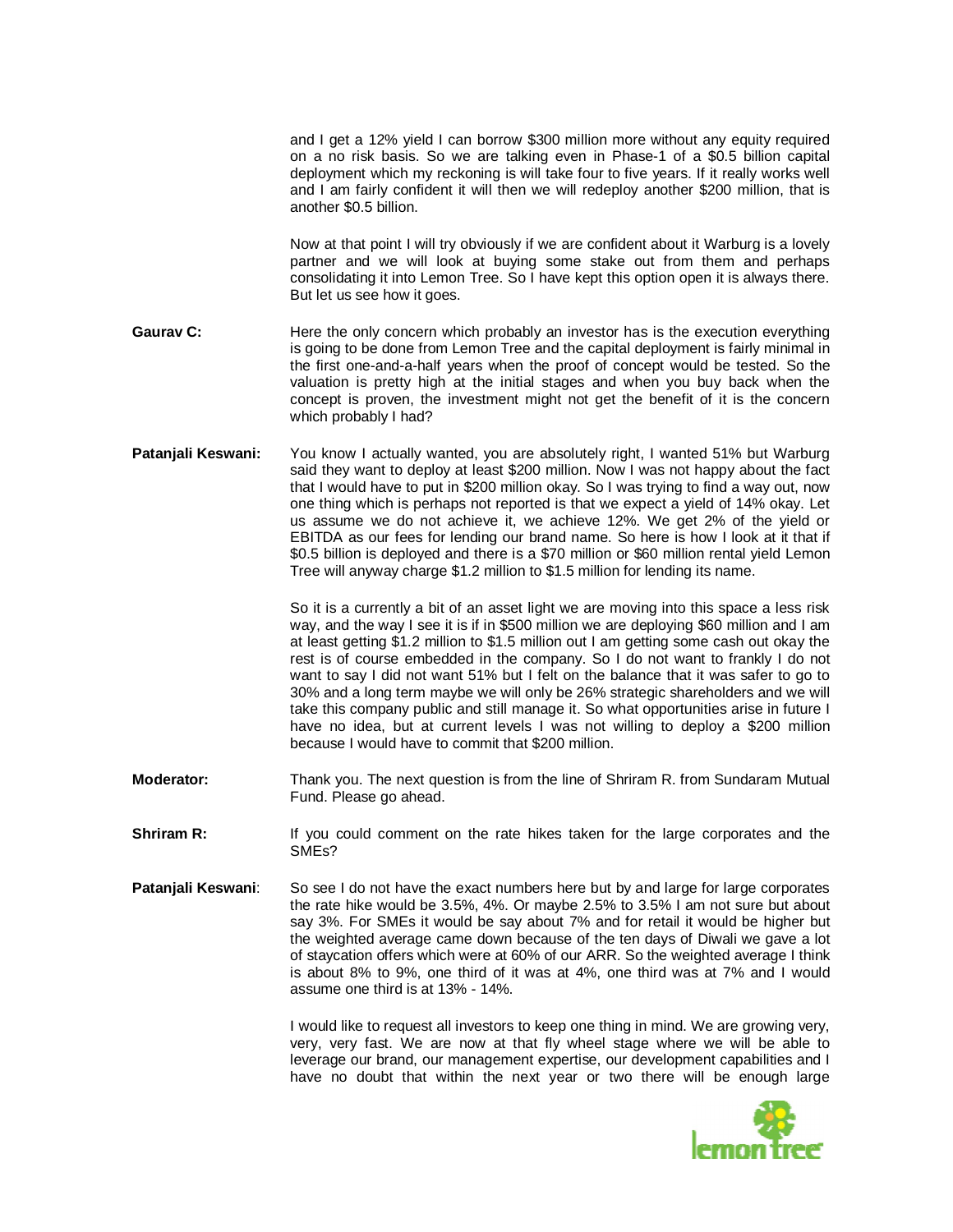institutional long only investors who will come to participate with us even at the asset level, which will enable us to redeploy significant capital or unlock it.

But every quarter there will be little jhutkas because when I open Bombay for three months to six months Bombay will not be stable. Now I have opened Pune. Pune is doing 40% odd occupancy and Pune is negative cash for me today. But in six months it will be positive.

So one of the problems with high growth is that I have three types of hotels, those which are stable, those which might give me 13% 14% ROCEs then there are some hotels that give me 6%, 7% and then there are some hotels that give me minus 2%, minus 5%. And therefore, the weighted average may look depressed but the reality is where we all stabilize and price hikes happens then we are talking 16%, 17% ROCEs. So keep that in mind when you do your modeling on our business because we are not a business that is not growing, we are deploying capital still.

- **Moderator:** Thank you. We will move on to the next question that is from the line of Kishan Shah from Vriddhi Securities. Please go ahead.
- **Kishan Shah**: I would just like a general industry overview, like at what point in the cycle are we right now? I think in your presentation you have mentioned that we are at the inflection point, so maybe you could just throw some more light on that?
- **Patanjali Keswani:** So if you read the STR report that we commissioned when we went public in our prospectus, STR actually gave certain forward-looking numbers. The key point is that significant price hikes happen in India which are typically 2x to 4x of the inflation rate. So we are talking 8% to 16% price hikes when you reach 65% to 68% occupancy. But there is a lag effect of one year because the market it is so fragmented actually waits to confirm to themselves that there is demand because fundamentally we have been so whipped in the last ten years that there is a lack of confidence among most hotel companies in India.

So one year must pass and then when some confidence creeps back pricing goes up. My reckoning is that top of the cycle that is 70% or higher occupancies will hit India somewhere between late 2020 to late 2021. I am not able to predict exactly when it is a function of many things, including confidence, the start of the private CAPEX cycle and so on. So when that happens typical price growth is 6x to 8x of inflation rate. And you can check this back in 2003, 2004, 2005, 2006 where price hikes were routinely 30% 40% a year.

So I cannot predict unfortunately but what I am very sure of is that in the next two years it will hit the top of cycle and re-pricing will start happening as has already begun by the way in Delhi Airport where we have taken prices up by about 20%. So it has started happening but this will spread across India over the next two, twoand-a-half years.

So one of the big things Lemon Tree is looking at very opportunistically is without risking or straining our balance sheet can we do some level of consolidation in the next one year? How can we acquire inventory whether on management, whether on lease, whether opportunistically by inventory where we think we can capture this upside?

**Kishan Shah:** Okay. And my next question is that when we look at our market share there is a slide in our presentation where the market share is given for FY18 and the

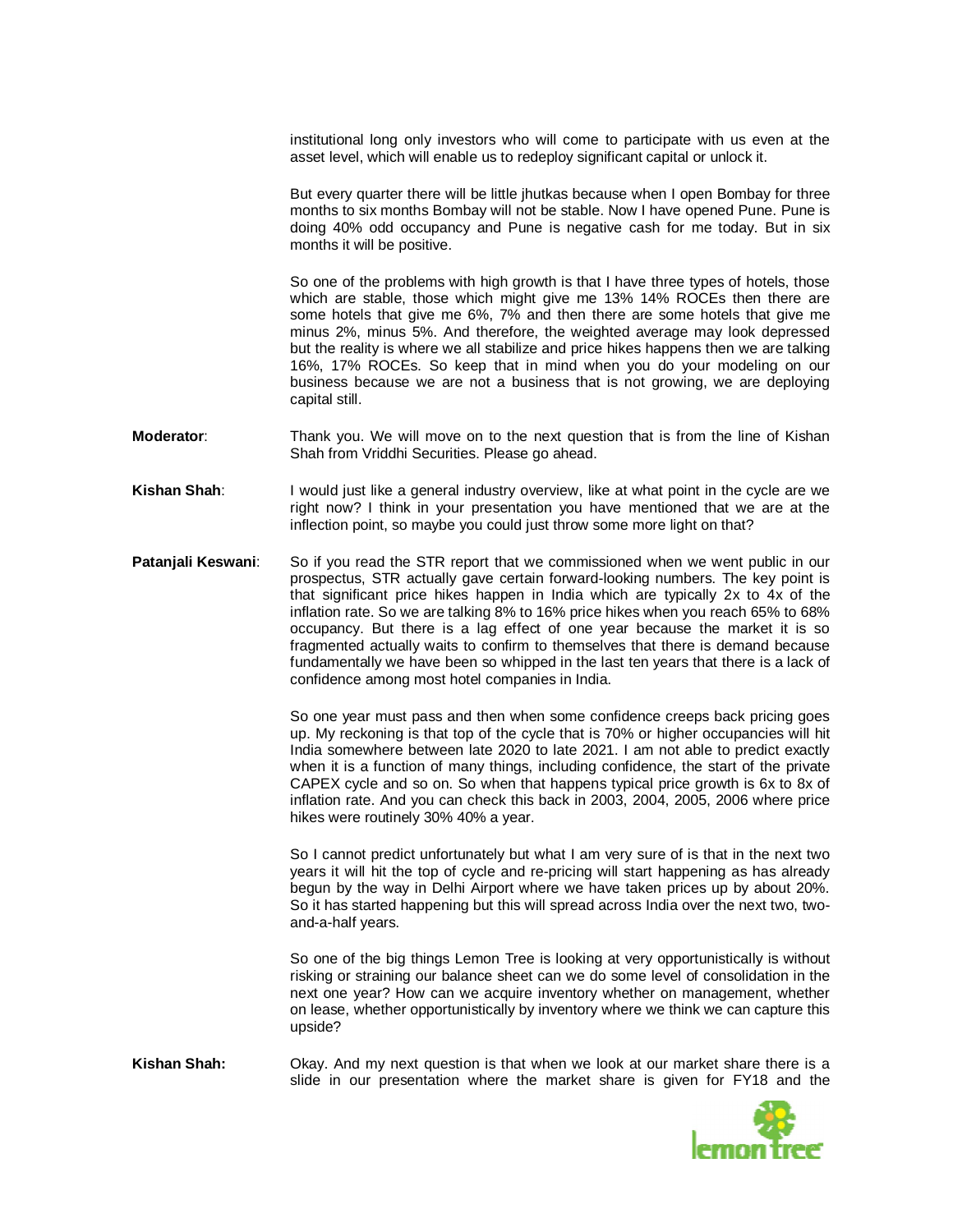expected market share this year. So there are certain cities where our market share is falling by maybe1%or 2% and there are certain cities where it is increasing so where there is falling, is there any additional capacity that we are expecting that would come up?

**Patanjali Keswani:** Jaipur is going to grow by 10% so we from 11% will become 10% similarly Ahmadabad. Mumbai is so difficult to put up capacity that we are very pleased that we will control one in six rooms in Mumbai by another two years. Pune we have opened our hotel so now we have 9% of the 11% but some more capacity is in Pune which is a very strong market so we will stabilize at 9%. Goa we are remaining the same, Bangalore some more inventory is opening we are trying to actually acquire some of that inventory which will be on a long lease so in this case this 9% will go up to 11% rather than go down to 8%.

> Delhi NCR we control one in six rooms. Calcutta we are opening our hotel so we will be one in twelve rooms, Hyderabad I am very happy with because it is a market which is growing very well and we control one in five rooms. Chennai we control one in twenty five rooms and this might go up because we are looking at certain leases there too.

> So by and large we are very happy with our diversity and we are very happy that we are overweight on Bombay, Delhi and Hyderabad. We would like to be a little more over weight on Bangalore so we are looking at you know trying to acquire some stuff there.

- **Kishan Shah:** Okay. And what about international regions like do you see to expand in any regions particularly?
- **Patanjali Keswani:** So we found a few million Indians every year go to Dubai, to Kathmandu and to Bhutan. So if you notice that from the last I think we have grown from the last three months we have added six hotels to our managed portfolio one is Bandra Kurla complex actually in Bombay which would be of course a very profitable deal. There we are trying two hotels one in Thimphu, one in Dubai. So in Thimphu we will now have two hotels, Dubai we will have a very nice 114 room hotel beautifully located, I have seen it.

And then we are going to Pune, Bhubaneswar 76 rooms and Dindi which is near Amravati so we have added another 400 rooms to the managed portfolio which is the equivalent of adding 60 own rooms. So this is our portfolio as of January in fact but we are about to hopefully sign quite a few more in the next twelve months.

- **Kishan Shah:** Okay. Just one final question. It is not a question actually it is just kind of a feedback that I visited a few of your hotels two in Ahmadabad and one in Chennai. So the management and the service that they provided is really, really good and I was amazed by the way they cater to the customers and the way they managed. So I think you are all doing a great job and congratulations again on the numbers and all the best for the future.
- **Patanjali Keswani:** So let me tell you an interesting thing. 30% of our employees we have hired are unemployable. We have taken them, we have given them jobs, 20% of them are people with disability and this strategy has played out very well for us because our customers thank you for being one, are actually supporting our brand because we are India's largest employers of people with disability today.

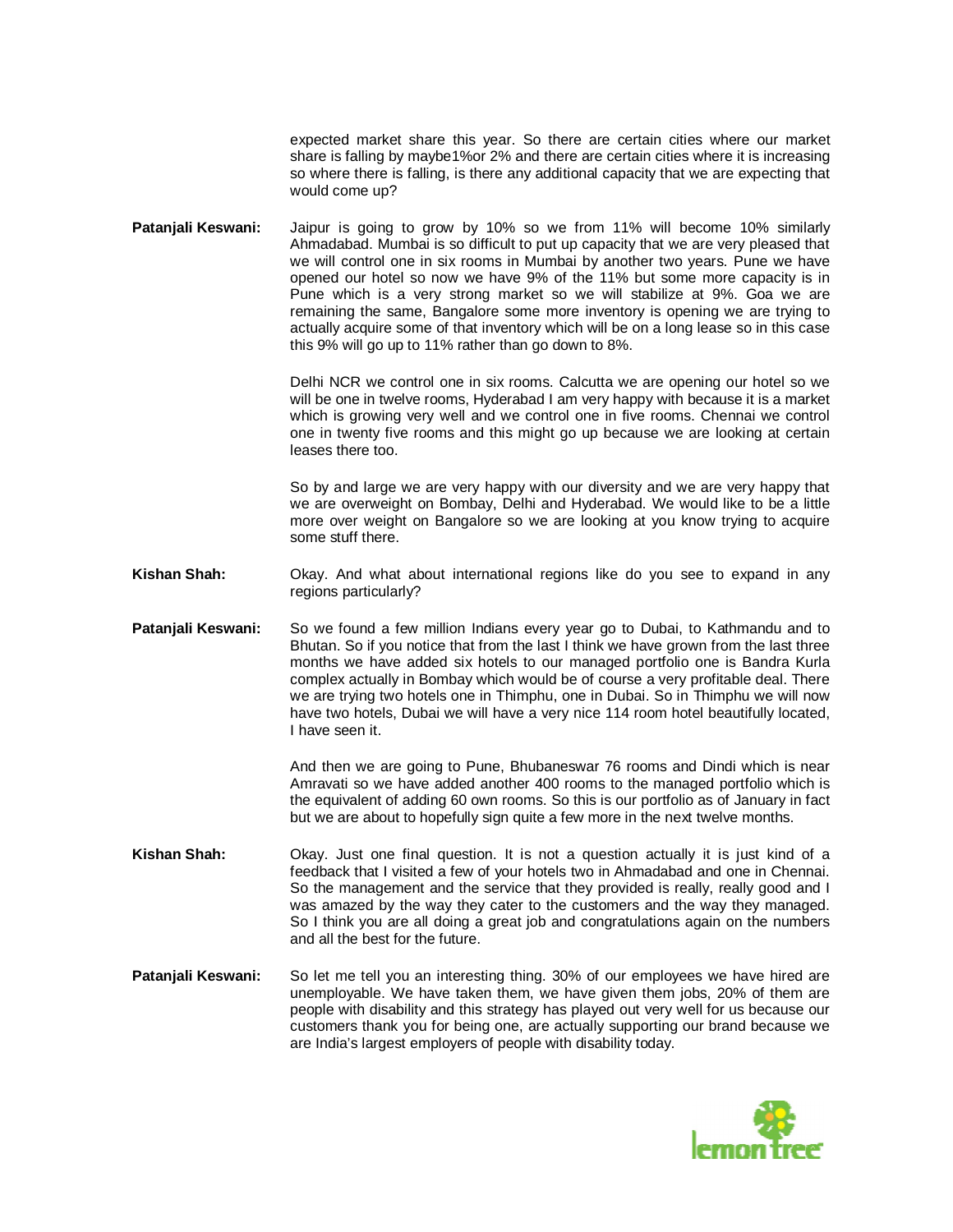- **Kishan Shah:** Yeah and I think if I am not wrong, you even adopt pets also so I think that was a real plus for me because I am a pet lover myself.
- **Patanjali Keswani:** We have only 152 dogs which is about 2% of our employees but we plan to raise it.
- **Moderator:** Thank you. We will move on to the next question that is from the line of Aadesh Mehta from Ambit Capital. Please go ahead.
- **Aadesh Mehta:** In terms of your management contracting business I understand your nine months revenue would be around Rs. 14 odd crore? What could be the PBT contribution?
- **Patanjali Keswani:** That is correct. 70%.

**Aadesh Mehta:** Okay so around Rs. 10 crore of that will flow into PBT?

- **Patanjali Keswani:** Yes, maybe Rs. 11 croreactually.
- **Aadesh Mehta:** Okay so basically the cost of running this management contracting business is only around Rs. 2 crore and it is already profitable right now?
- **Patanjali Keswani:** No, it is not Rs. 2 crore; it is Rs. 2 crore plus at least 50 white hairs on my head every quarter. That is high cost.
- **Aadesh Mehta:** Okay. And sir we heard from you that which geographies are doing very good, if you can highlight which geographies are not doing good for you in terms of occupancy and pricing?
- **Patanjali Keswani:** Well the geographies I am not happy with currently are Ahmadabad, Jaipur, Alleppey, Bandhavgarh,Srinagar, Corbett. So there are certain geographies which are not good. You see what is concerning me in India; I was personally very bullish on leisure. I went to Bangkok and Hua Hinin Thailand about two months ago and I discovered that it was full of Indians. So I investigated and I found out that the cost of an air ticket to Bangkok plus the cost of hotel stay for three to four nights for a couple is 20% less than Goa for a much better product.

So I am a little concerned because we are so dependent on the rate of air, the cost of air travel in India that unless that comes down, we are going to be as a country severely affected for domestic tourism vis-à-vis our neighbors. In fact that is why I was asked this question earlier. We have decided to put up hotels in Thimphu, and Dubai, in Kathmandu now we look at Sri Lanka. We will also look at Bangkok all these on an asset light basis because these are our customers also.

You know one in 20 rooms in India are currently with Lemon Tree and in another three years it will be 1 in 13 rooms in India. So these customers I want to capture in India. So we are also considering how to make drivable distance opportunities available so we do not depend on air traffic and in say around Bangalore, Bombay, Delhi and Hyderabad can we create resorts in a relatively asset light way to capture to give opportunities to Indians to travel easily at low cost within India. Suppose we are then dependent on roads but I think roads are doing very well in India.

**Aadesh Mehta:** Yes. And in terms of your rental housing business what kind of PBT you would be expecting per room?

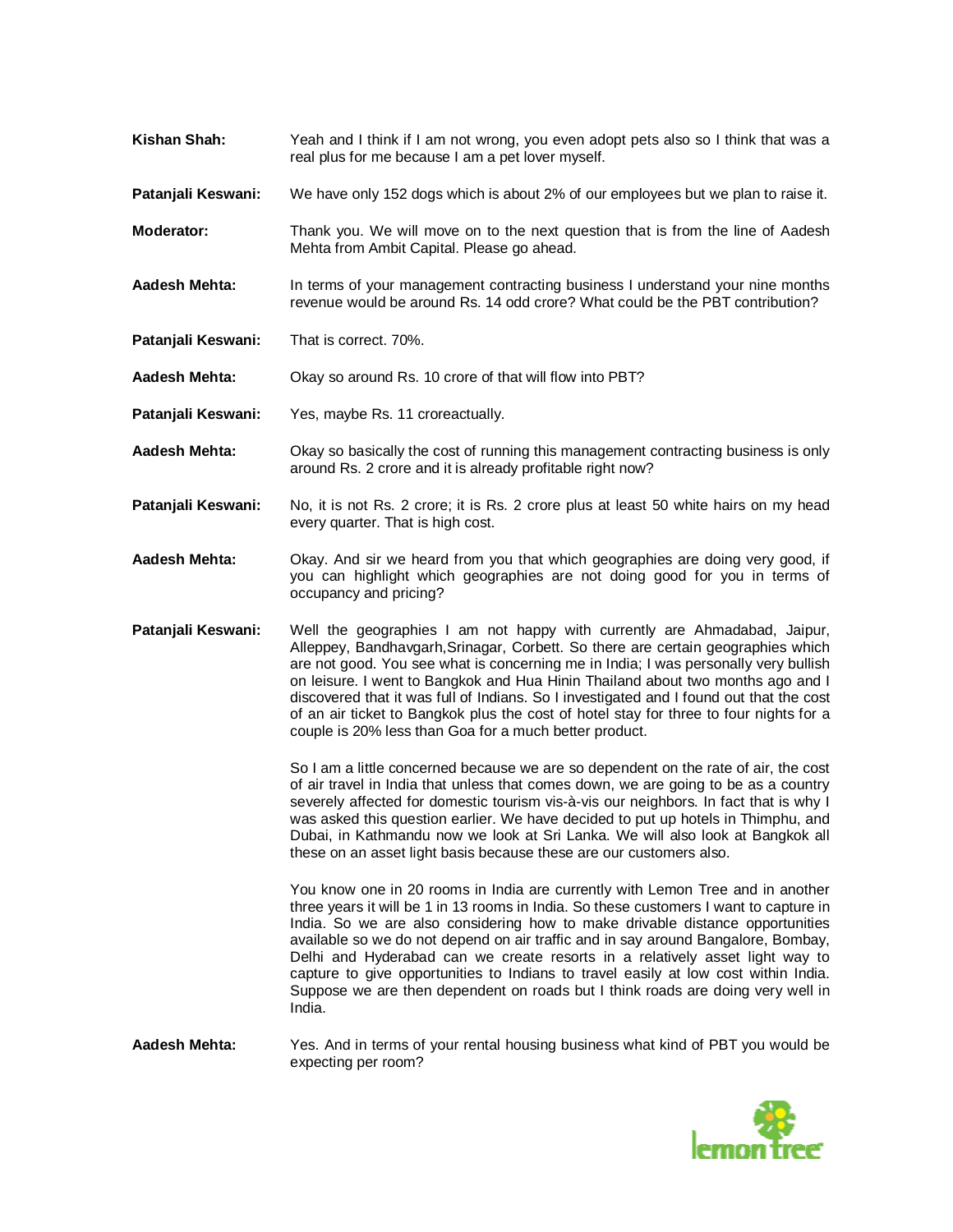**Patanjali Keswani:** So let me split it into two parts, one is the pure rental side, then one is the add on facilities that you give and the PBT you achieve there. Now that is fluid. We do not know what to include, what not to. For example for students we have to give food but for co-living professionals we intend to tie up with Swiggy and with Zomato and so on and get a discount for our customers and we will only provide breakfast.

> So if that is the case and I look at pure rental, the flow through operating leverage is about 90% because you bill everything. You bill for electricity, you bill for water, you meter it so the only cost is some level of fixed cost towards security officers, staffing and so on and staffing is very, very lean. We are talking of literally one staff for every 100 beds.

> Any service you want after that you pay for it and we will create a high technology platform whether it is for customer convenience or for customer outreach and distribution. So this incidentally will have benefits for Lemon Tree going forward but that is in the future. So operating leverage 90% for pure rental, for the rest I am not sure. We are still costing it but we reckon that it will be a cost plus 20% basis that we will operate on.

- **Moderator:** Thank you. The next question is from the line of Zaharah Sheriff from Fedwinteg Knowledge. Please go ahead.
- **Zaharah Sheriff:** I just want to know in the light of all the optimism that we have in the business and regardless also of that, what are some of the top things that you worry about like two or three things that you keep you awake?
- **Patanjali Keswani**: The three things that keep me awake. First is investor calls. Second is I think our industry has been traditionally under analyzed and I really want to work with all of you and explain our perspective and for you to understand that it is actually a very, very exciting business and the last 10 years are no indicator of future performance and I think the next 10 years will blow all investors the way how this business will do in India.

So the things that really worry me are first and foremost actually people ask me what are you do as the CEO, I will say I focus on people, risk and reputation. So people talent so I want to go to non-traditional talent pools,I do not want to compete with the traditional branded hotels for high priced resources, I want to see social impact so I spent a lot of time trying to reach out to non-traditional talent pools to make them inclusive in our system. Now our employee strength is going to double in the next four years.

So we would like to see 40% to 45% of our employees coming who are not employable and reaching out to them, training them is a very exciting and also a part of my job which keeps me awake. Second is risk. There are three types of risk I look at. Risks I can mitigate completely, risk I can part mitigate and risk I cannot mitigate.

So if there is a coalition government it is not good for the economy or whatever, is something I do not consider. What I look at is very simple. Any business I look at that we are doing I build a margin of safety of 20% and that is the limit of data I like to take. So debt to me is the first risk I mitigate.

The second risk I want to mitigate is linked to disruption. So technology for me is a very exciting space. My plan is that with Hamstede which is our co-living joint venture I have talked to Warburg Pincus and said let us create a shared services

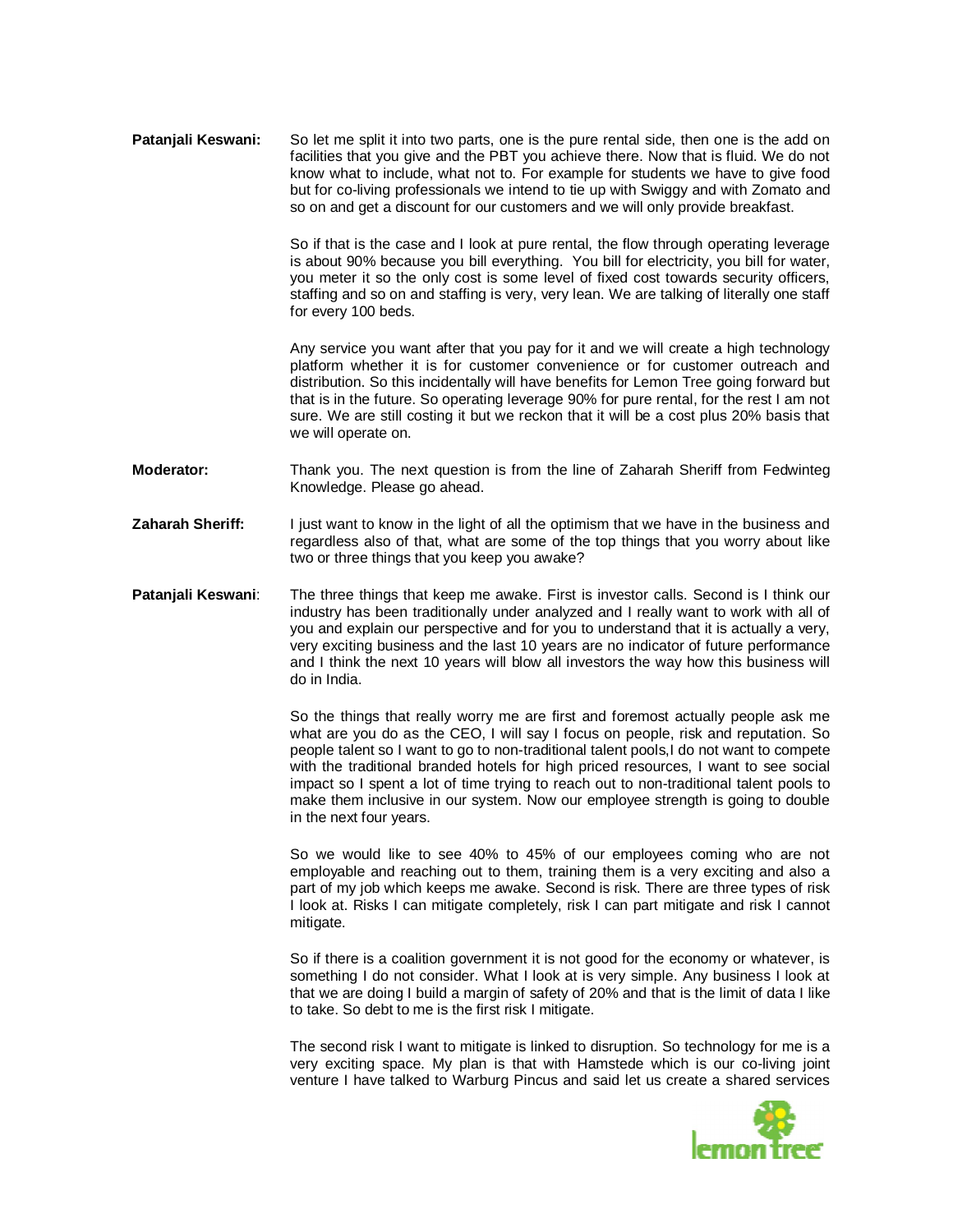platform between Hamstede and Lemon Tree at an arm's length since the investors are different and let us focus specifically on three aspects which is technology as a disruptor for our system and the four ways I am looking at technology is how do I improve customer outreach, how do I improve customer convenience, how do I improve operational efficiency and how do I improve my own internal MIS on a real time basis.

Again I want to convert and use this technology for our loyalty program. So we have now a little over 900,000 members. Keep in mind that Jet Airways 8 million members are valued at \$0.5 billion. We expect that in 2.5 years our loyalty program will have in excess of 4 million members.

So we are adding 25,000 to 30,000 a month and we think that will go up to 50,000 to 60,000 a month in another 6 months to 9 months. So how do we offer technology combine technology and customer loyalty and how does this play out is what we are looking at. So we are going to create technology company really which will be co-owned by Lemon Tree and Hamstede.

The third risk I worry about is of course attrition of people key talent for my system because if you look at it from an entrepreneur's lens what is entrepreneurship, it is three things. The business model which we have to constantly tweak to be relevant. It is the capital at your disposal and it is the talent to execute your vision and deploy the capital. Today if there is a problem I have in our system because we are growing so fast is the creation of enough talent.

So that is another thing that keeps me awake. Otherwise I generally sleep like a baby.

### **Zaharah Sheriff:** I just had two follow-on questions to that. I have been actually tracking the industry for a little longer than the last 10 years. So I remember what happened in 2007. The two things that normally which been happened when the cycle turns and things start becoming great is that the attrition like you said goes up because just comparable options for employees are available because the economy also is normally doing well.

And the second thing is that when you are like reach in cash flows then typical capital allocation mistake happen and every time every cycle it is a new capital allocation mistake but they tend to happen. So just wondering if I know it is a very far out in the future but just if looking at it from a long term perspective do you have any account to share on that as well?

### **Patanjali Keswani**: Yeah, so as I told you one of the key risks that I want to mitigate is debt. So I have a very simple plan. My plan is that pay off debt. So at that I have a counter cycle view which means that the bottom of cycle when everybody is distressed I would look at buying assets where I feel with our operational capabilities and the strength of our brand in distribution we will be able to turn them around. So to me that is an opportunity which initially I expect markets may not reward me for but from a three year perspective I expect outside returns on those deals.

So here is my thought process. I am still in the market to acquire very distressed assets. At the top of the cycle and this is a commitment I will make to every investor of Lemon Tree including myself, I will sell as far as possible every single asset that we have. I want no asset, see asset returns from me are a 7% business. Development return for Lemon Tree whenever we develop assets and put them in